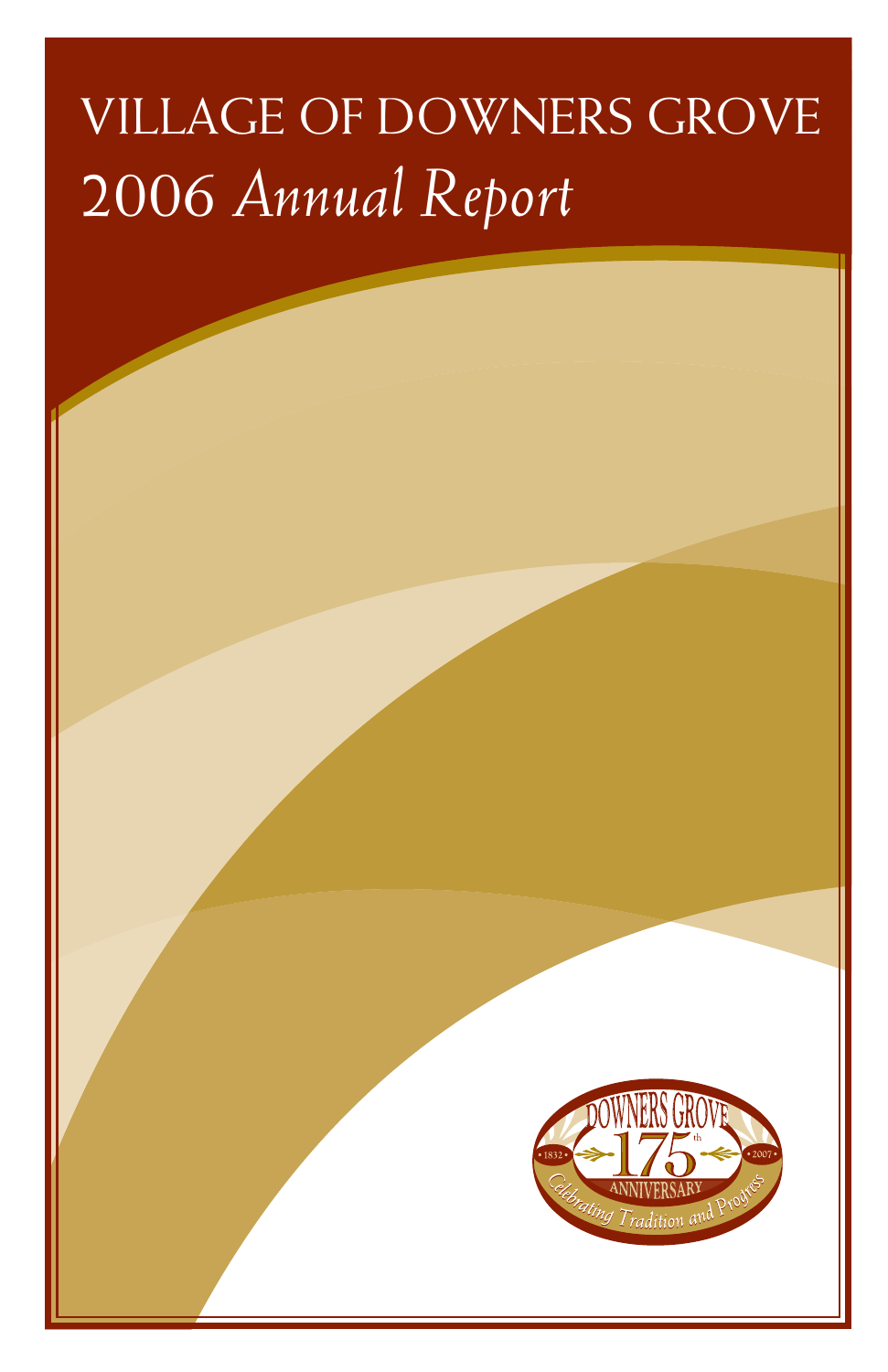### **VILLAGE OF DOWNERS GROVE OFFICIALS**

**Mayor Brian Krajewski**

**Commissioner Marilyn Schnell Commissioner Martin Tully Commissioner Ron Sandack Commissioner Stan Urban Commissioner William Waldack Commissioner Sean Patrick Durkin**

**Village Manager Cara Pavlicek**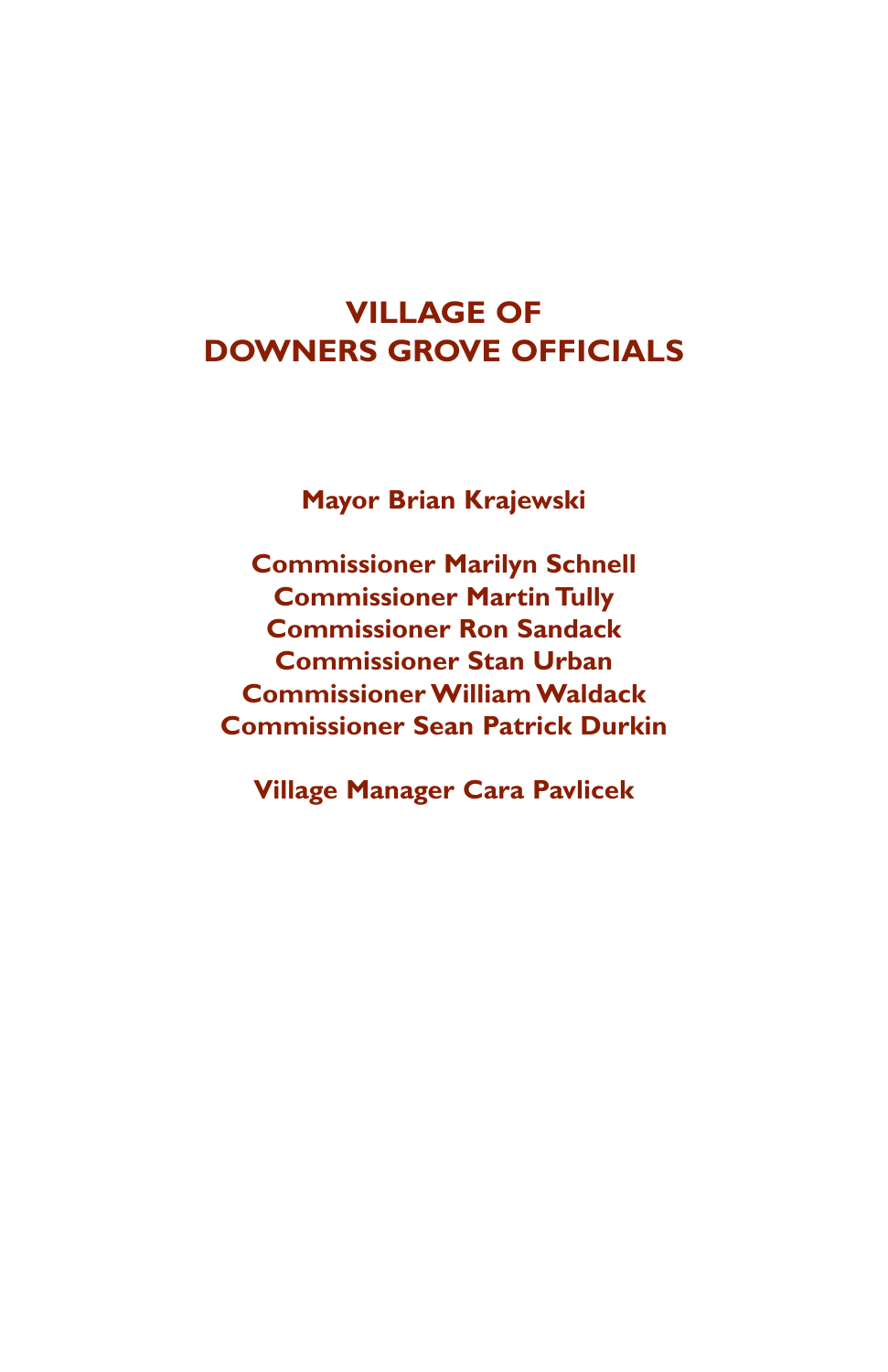# **VILLAGE OF DOWNERS GROVE MISSION**

*Our Village Government provides exceptional municipal services that are valued by our citizens and businesses. We are fiscally responsible, have passion for our customers and have an eye on the future. We engage our citizens and partner with others to make Downers Grove a great community in which to live and to do business.*

Over the course of the first half of 2006, the Village Council, Village Manager, and Department Directors met to discuss the creation of a document that would define our goals and vision for the next 15 years. In July, Council voted to adopt the *Strategic Plan for 2006, 2011, and 2021*. The Plan aligns the goals of the Village Council and expectations of our customers with the work we do on a daily basis. It is a map to lead the Village's future.

In addition to developing the above mission statement, the team identified the most important services we provide to our customers, as well as a set of core beliefs to guide our interactions.

The Downers Grove Economic Development Corporation (DGEDC), formed by the Village Council in December 2005, took shape in 2006 as the president and board of directors representing business, government and community leaders were selected.The role of the DGEDC is to facilitate the local economy and new development by promoting Downers Grove as the place to do business.

The implementation of the *Strategic Plan* and the DGEDC are just a few of the year's highlights the Village would like to share in the 2006 Annual Report.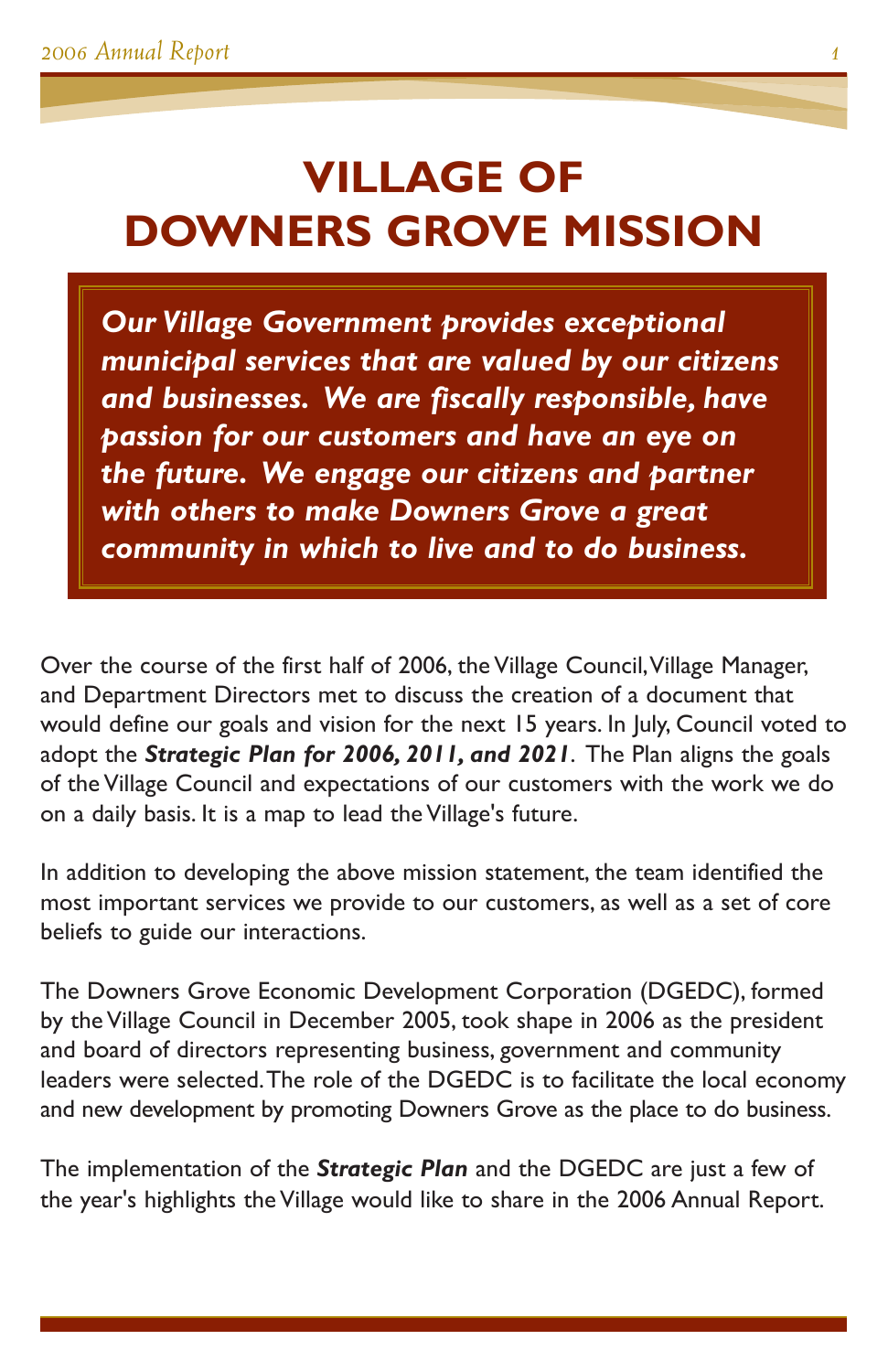# **COMMUNITY PROFILE**

### **Are you shopping around?**

Visit Downers Grove and we'll win you over with a combination of superior services, architectural diversity, convenient amenities, and a great location. You'll love the hometown feel of our historic downtown **(named one of the region's "TEN BEST" by the Chicago Tribune),** and enjoy the benefits of a community that effectively balances economic growth,while maintaining its heritage.

### **Village of Downers Grove At-A-Glance**

**Founded: 1832 by Pierce Downer Location: 22 miles west of Chicago Incorporation: 1873 Population: 49,000 County: DuPage Township(s): Downers Grove,York, Lisle, Milton Form of Government: Council/Manager Elected: Mayor and 6 Commissioners Appointed: Village Manager Home Rule Authority: Yes Sales Tax Rate: 7.25 % Property Tax Rate: .4137 Village Website: www.downers.us Library: Downers Grove Public Library www.downersgrovelibrary.org Hospital: Advocate Good Samaritan www.advocatehealth.com/gsam**

### **Resident Demographics**

**Median Age:** 39 **Total Households:** 18,968 **Household Median Income:** \$65,539 **Family Median Income:** \$80,604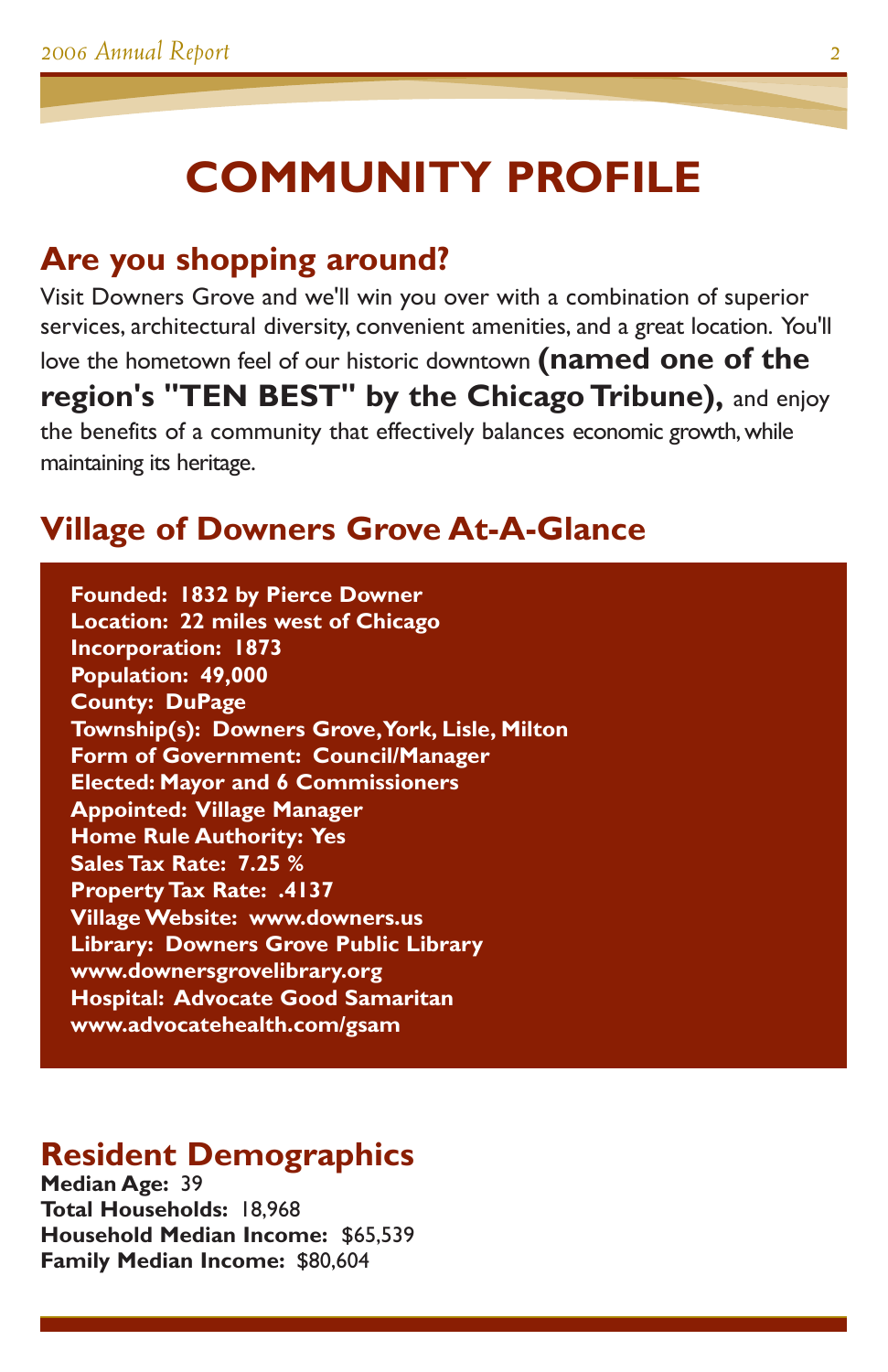### **Housing**

**Total Housing Units:** 19,540 **Occupied Units:** 19,304 **Owner Occupied** 14,869 **Renter Occupied** 4,435 **2006 Average Sale Price (for all types of housing):** \$364,670 **Total Senior Housing Units:** 1,052



### **Public Schools**

**District 58** serves students in grades K-8 living in Downers Grove and portions of Oak Brook,Westmont, and Woodridge. 11 elementary schools, 2 middle schools

**Enrollment:** 5,110 **Website:** www.dg58.dupage.k12.il.us

**District 99** has two high schools serving students in Downers Grove,Woodridge, and parts of Bolingbrook, Darien, Lisle, Oak Brook,Westmont, and unincorporated portions of DuPage County.

**Enrollment:** 5,504 **Average ACT Composite score:** 22.4 **Graduation Rate:** 91% **Website:** www.csd99.k12.il.us



#### **Parks and Recreation Downers Grove Park District**

**Website:** www.dgparks.org 49 parks, 600 acres

The **Recreation and Fitness Center** offers services and programs to promote healthy lifestyles and enhance body and mind. Amenities include open gyms, multi-purpose rooms for classes, free weights and cardio equipment, and an indoor track.

**The Lyman Woods Interpretive Center** acts as a gateway to 150 acres of natural area. After a visit to the Center, explore the beauty of Lyman Woods, home to an oak/hickory forest, frogs, deer, insects, and other natural wonders.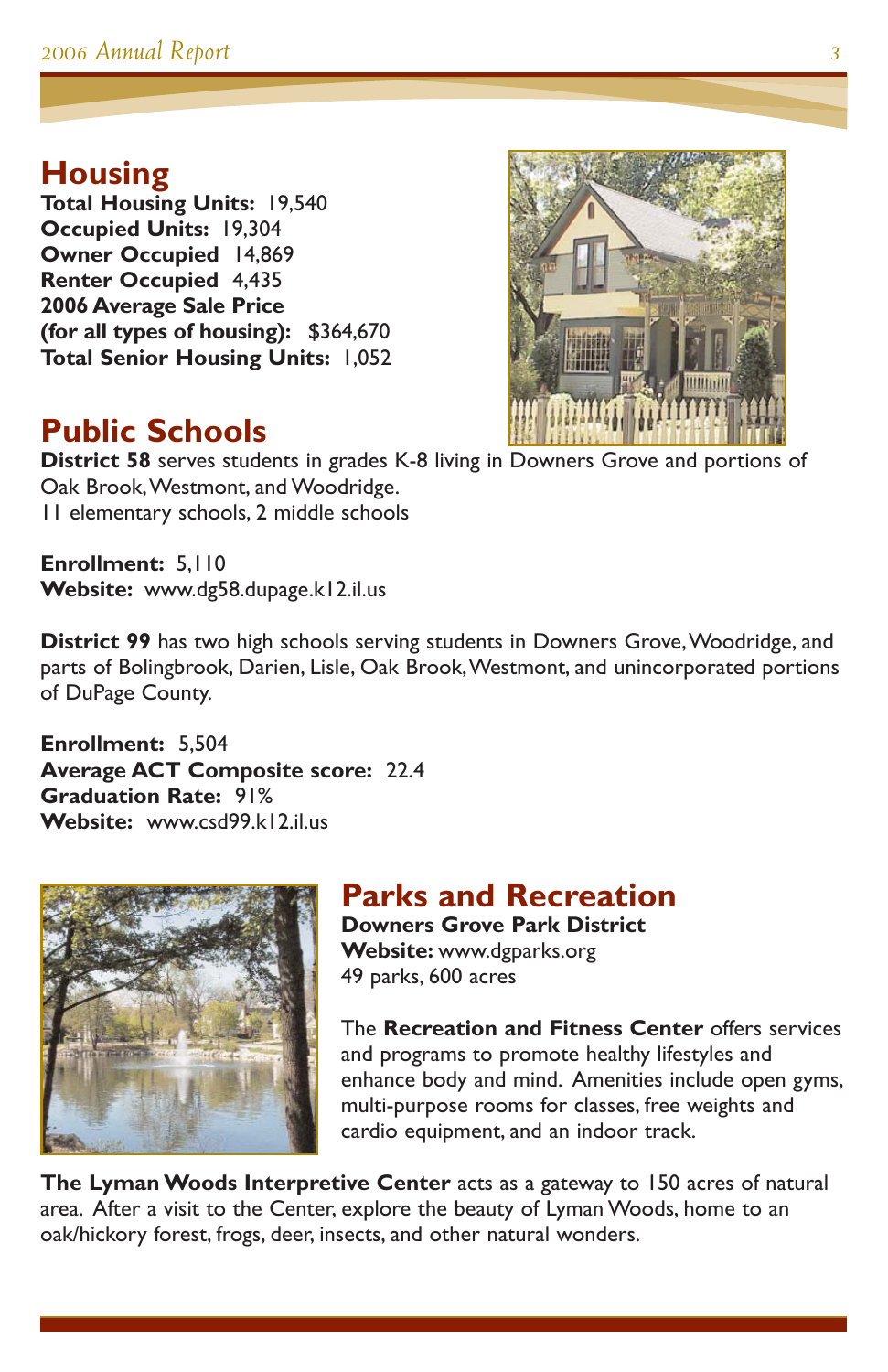### **Utilities**

**Electricity:** ComEd www.exeloncorp.com **Natural Gas:** Nicor www.nicor.com **Local Phone Service:** AT&T www.att.com, Comcast www.comcast.com **Water Source:** DuPage Water Commission www.dpwc.org (Lake Michigan) and some private wells (unincorporated areas) **Refuse/Recycling:** Allied Waste www.alliedwaste.com **Cable:** Comcast www.comcast.com **Sanitary Sewers**: Downers Grove Sanitary District www.dgsd.org

### **Transportation**



**Airports:** O'Hare International - 22 miles Midway International - 18 miles DuPage Airport - 25 miles



**Driving:** Downers Grove is located close to several interstates, offering convenient access to Chicago and other popular destinations: I-88, I-355 (5 interchanges), I-294, I-55, I-290, and Illinois Routes 34, 56, 53, and 83.

**Parking Deck:** A 792-space parking deck located at 945 Curtiss offers parking for shoppers and commuters in the heart of downtown, easing on-street parking congestion.

**Public Rail:** METRA rail service connects Downers Grove to Chicago and the far western suburbs with three stations located at Belmont Road, Main Street, and Fairview Avenue. www.metrarail.com

**Bus Service:** PACE Suburban Bus Service www.pacebus.com The Grove Commuter Shuttle, operated by the Village, provides service to the Main Street Train Station during the morning and evening rush hours.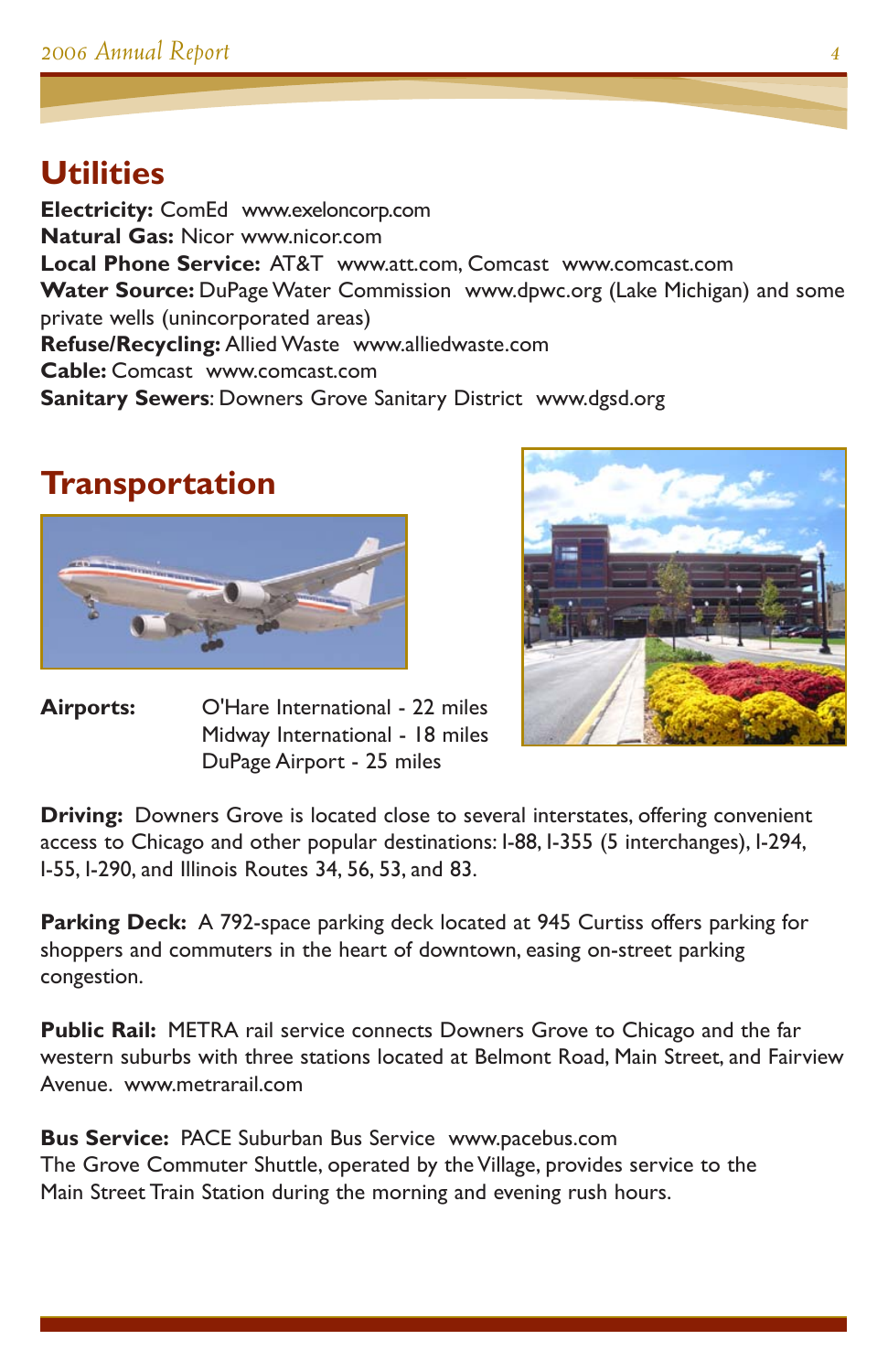#### **Business**

Downers Grove has 12 business districts with distinct characteristics, including two industrial parks. One is sure to be the perfect fit for your next business move or the right shopping destination for your needs. Visit the Planning and Community Development website for complete information about each district.

**Competitive Initiatives:** Yes



**Industrial Revenue Bonds:** Yes **Tax Increment Financing Districts:** 2 **Special Service Areas:** 3 **Major Employers:**

Good Samaritan Hospital (2,500), GCA Services 1,500, Midwestern University (1,000), First Health (700), Acxiom Corporation (700),Wackenhut Corporation (650) Donnelley & Sons Company (600), FTD Incorporated (500),Tricon Industries, Inc. (500)

### **Community Events**



**Annual Events in Downers Grove:** January: Ice Sculpture Festival and Carving **Competition** June: Heritage Festival July: July 4 Parade and Fireworks/Bike and Buggy Parade August: USPRO Cycling Championships September: Fine Arts Festival November: Hospitality Day and Tree Lighting

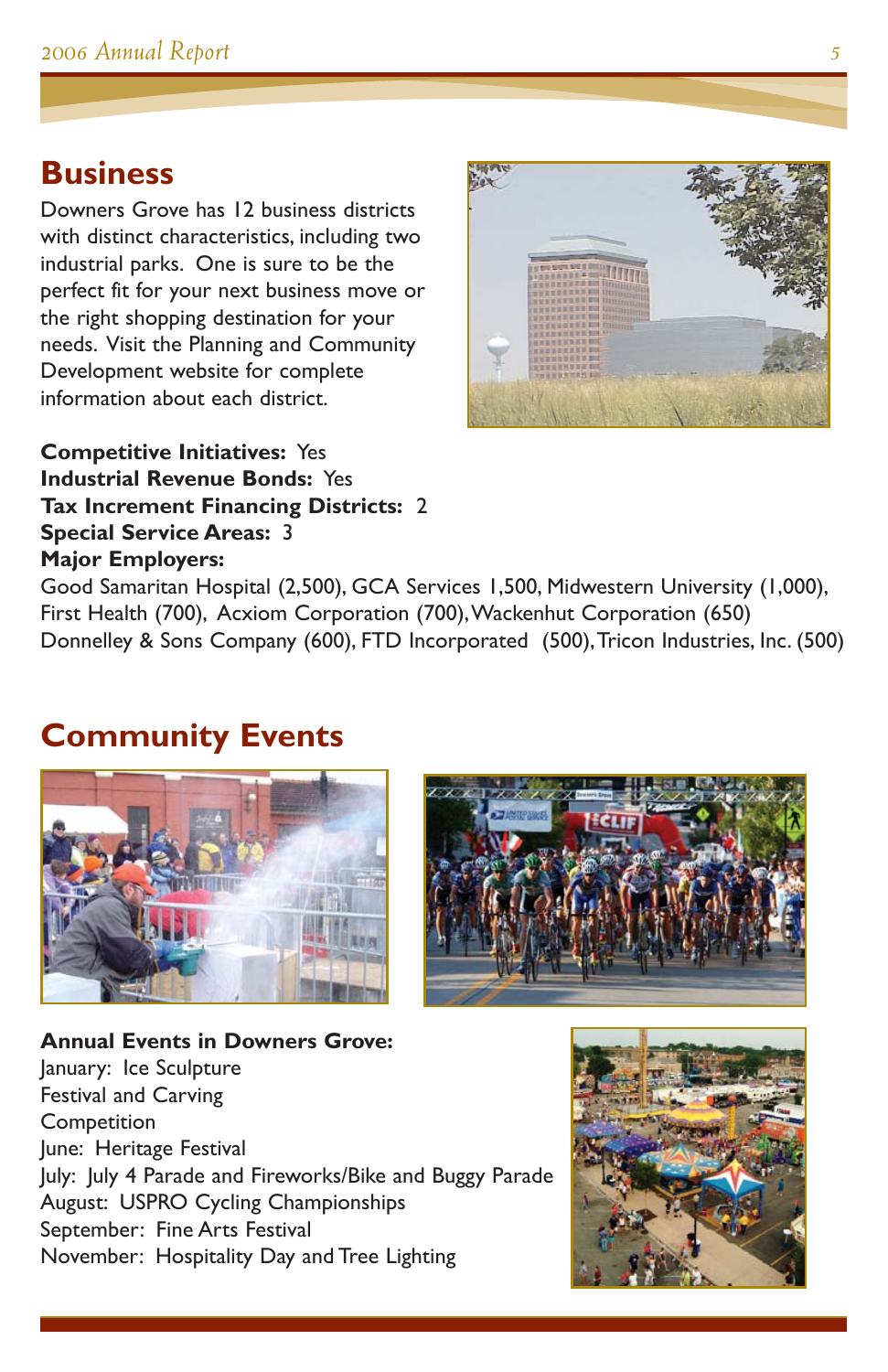# **PRESERVING THE BALANCE BETWEEN TRADITION AND PROGRESS**

The health of the Village's bottom line depends on executing a solid plan to achieve stable growth.There are three resources the Village uses to guide development; the Ogden Avenue Master Plan, the Downtown Master Plan and the newly adopted *Strategic Plan*.

One tool used to implement these plans is the Tax Increment Finance (TIF) District. A TIF District diverts a portion of the taxes paid into a special fund that is used to facilitate redevelopment and spur the economy. The Village has designated two areas as TIF Districts: Ogden Avenue and Downtown.

### **Downtown Development**

In 1997, the Village Council adopted a Downtown Master Plan to manage economic growth and guide future redevelopment of land, with the goal of revitalizing the Downtown District.The plan supports the Village's vision of Downtown as a focal point of the community that offers residents an aesthetically pleasing place to live, play, shop and work.

Consistent with the Master Plan, plans for several Downtown construction projects were presented in 2006.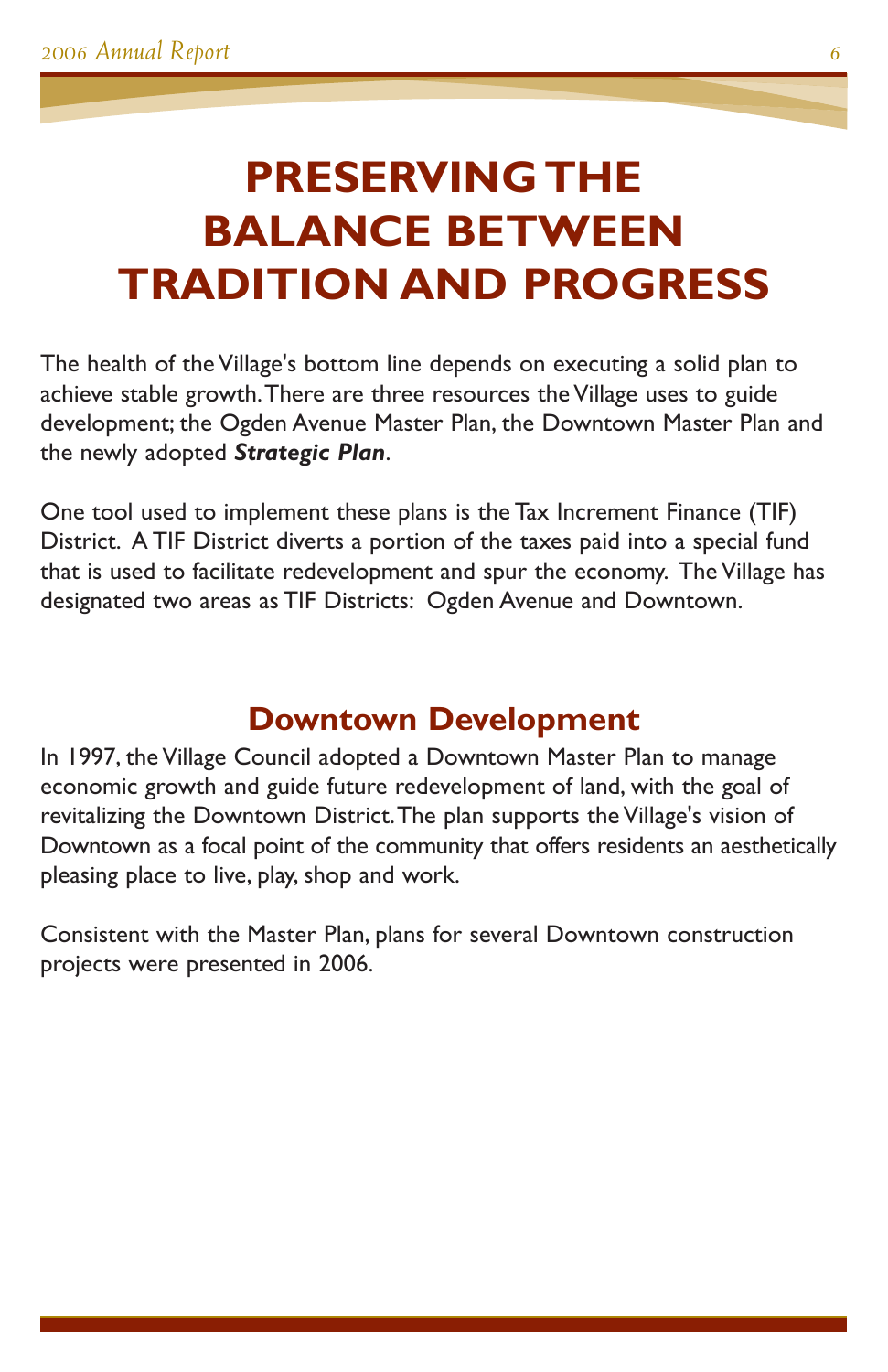

#### *Acadia on the Green*

The first phase of this mixed-use development, bounded by Curtiss St., Burlington Ave., Main St. and Washington St., began construction in the summer. The overall project includes four buildings with a mix of 126 residential units and

35,000 square feet of commercial space to be leased for retail, dining, or other entertainment.



#### *Charles Place*

The former site of Hart's Garage at 5151 Mochel Drive will emerge as a three-story commercial building to support a mix of retail and office space.

#### *4929 Forest Avenue*

Construction of these luxury condominiums is currently underway. The five-story building features 28 maintenance-free units, with 1, 2, and 3 bedroom options.

#### *Northeast corner of Main and Maple*

Redevelopment of this parcel, currently a Village-owned parking lot, is projected to begin in 2007. InterCapital Partners will purchase the site from the Village and construct a three-story building consisting of five town homes and 5,800 square feet of retail space.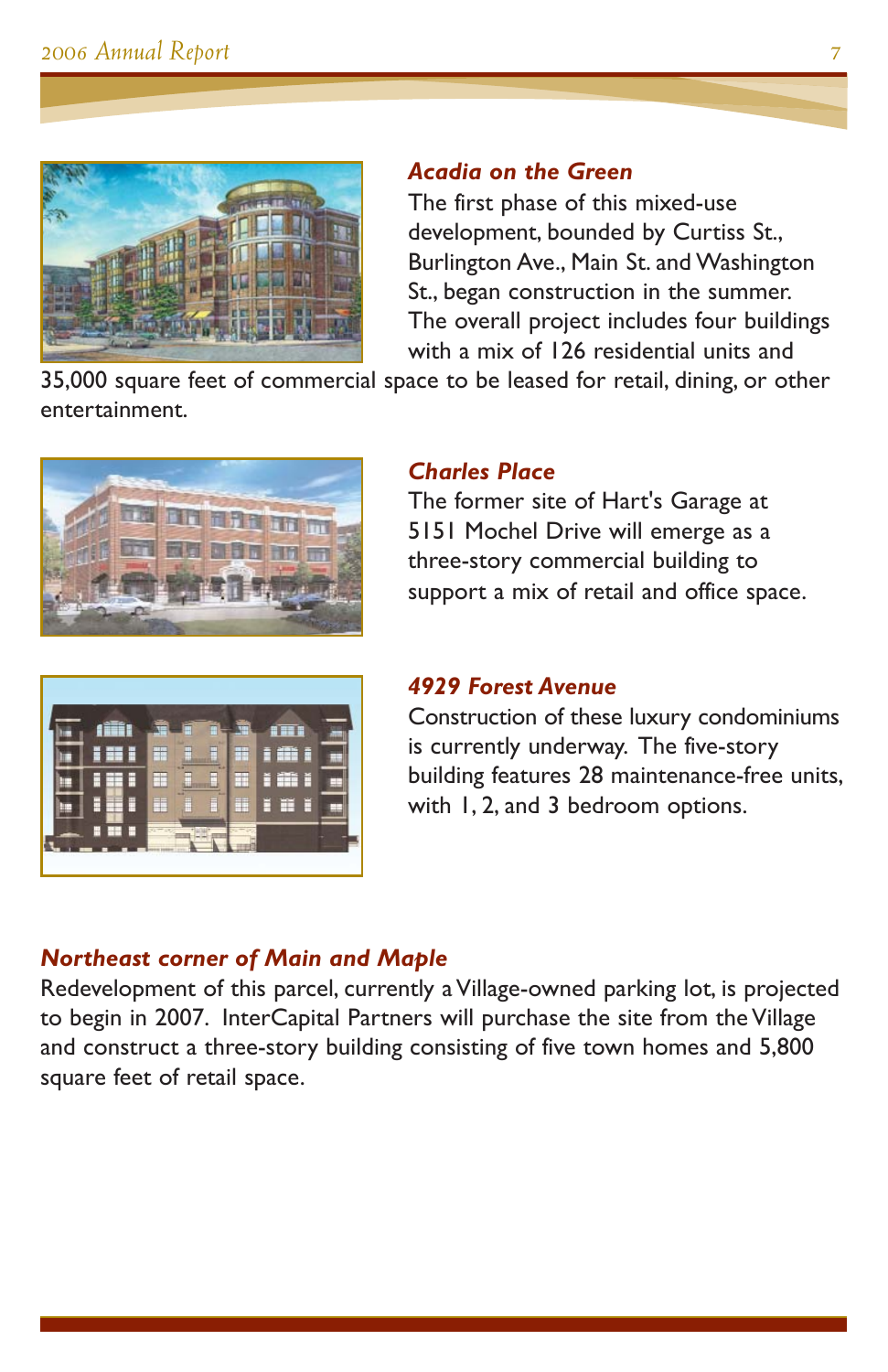### **Other Village Projects**



#### *Fire Station 2*

A new firehouse will be built on the site of the current Fire Station 2 on the northwest corner of 55th St. and Main St. In 2006, the Village began to move forward with plans after both a 1999 study and a 2006 report to the Village Council concluded that a new station was needed. The modern facility will benefit everyone with centralized administrative operations and improved response times and equipment coverage to a greater portion of the village.

#### *Ogden Avenue Improvements*

The plan to improve Downers Grove's stretch of Ogden Avenue made progress this year as new ornamental street identification signs were installed.The Village continued to work with Ogden Avenue property owners and developers to consolidate access points in order to improve traffic flow and pedestrian safety. As redevelopment occurs, developers will be required to install sidewalks and include a percentage of green space.

Construction projects along Ogden Avenue in 2006 include the new Jewel/Osco and National City Bank at Ogden and Fairview Avenues.

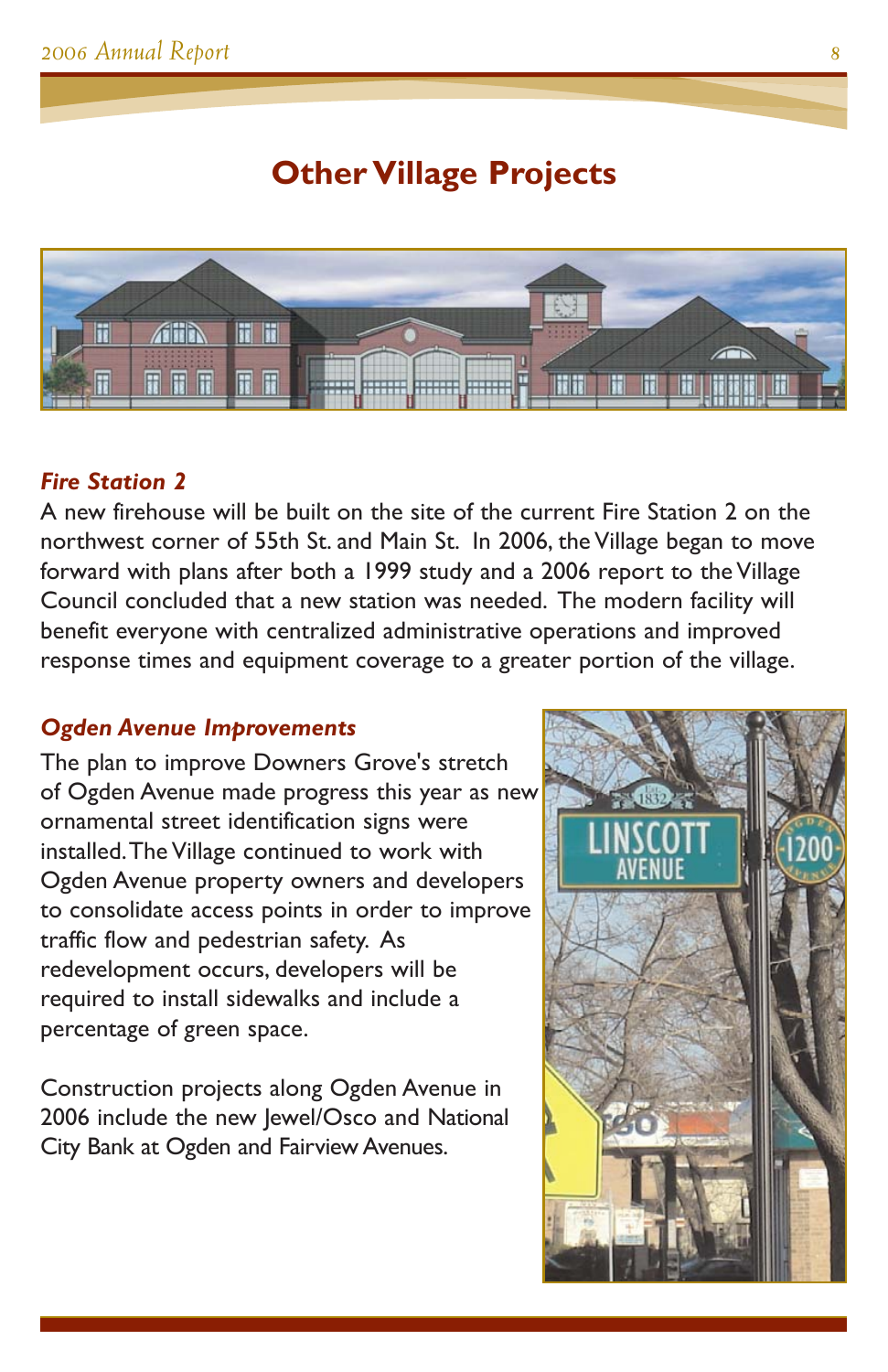### **Managing Growth**

The Village is concerned about maintaining the integrity of our neighborhoods and preserving the quality of life.

#### *Demolition and Site Maintenance Ordinance*

In 2006, the Village took action to minimize the impact of development on adjacent parcels and neighborhoods.The Village Council adopted *An Ordinance* **Amending Demolition and Construction Site Management** in August.

#### **The following regulations were enacted:**

- **1.** A chain link fence must be installed around the perimeter of residential building sites.
- **2.** A parking plan must be submitted and workers on the site must comply with the plan.
- **3.** A site management account in the amount of \$5,000 will be established as security for the full and complete performance of the site.
- **4.** Construction activity is limited only to the permitted site.
- **5.** Portable toilets and dumpsters must be set back at least five feet from the front and side lot lines.
- **6.** Fees and fines for violations of the ordinance, late work permits and additional street cleaning are established.
- **7.** The site must display a notice of rules and regulations, provided by the Village.

In addition, builders are required to provide to adjacent property owners the name and phone number of the site's supervisor, a site plan and explanation of the work that will be done at least seven days in advance of the work.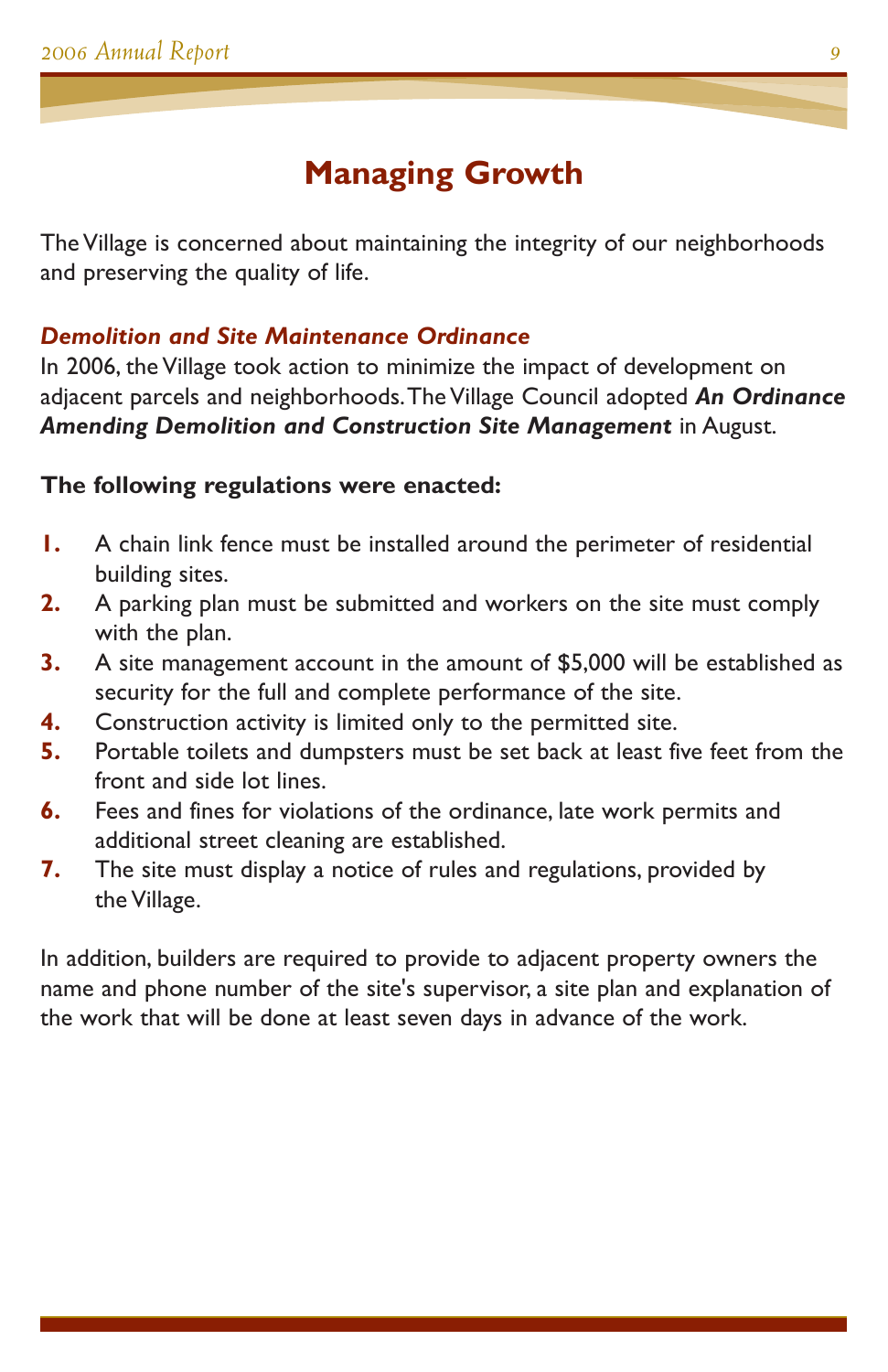### **Community Investment Program**

#### *Infrastructure Improvements*

The Village Council elected to keep the Home Rule Sales Tax at .5 percent. Valued at approximately \$4.4 million dollars, Council directed this revenue be reserved for repairs and upgrades to streets, sidewalks and storm sewers, including equipment necessary to perform the job.

#### *Stormwater Master Plan*

Many residents were overwhelmed by the amount of rainfall received from September to December. Compared to an average yearly rainfall of 33 inches, Downers Grove received 47.08 inches in 2006, making it one of the wettest years on record.

The Village Council adopted a Stormwater Master Plan to address deficiencies in the operation and maintenance of the stormwater system.

#### **Key recommendations include:**

- **1.** Mapping the stormwater system with the aid of GIS technology
- **2.** Constructing neighborhood stormwater storage facilities to handle water overflow.
- **3.** Implementation of a proactive maintenance program

Recommendations regarding specific improvements will be made to the Village Council in 2007.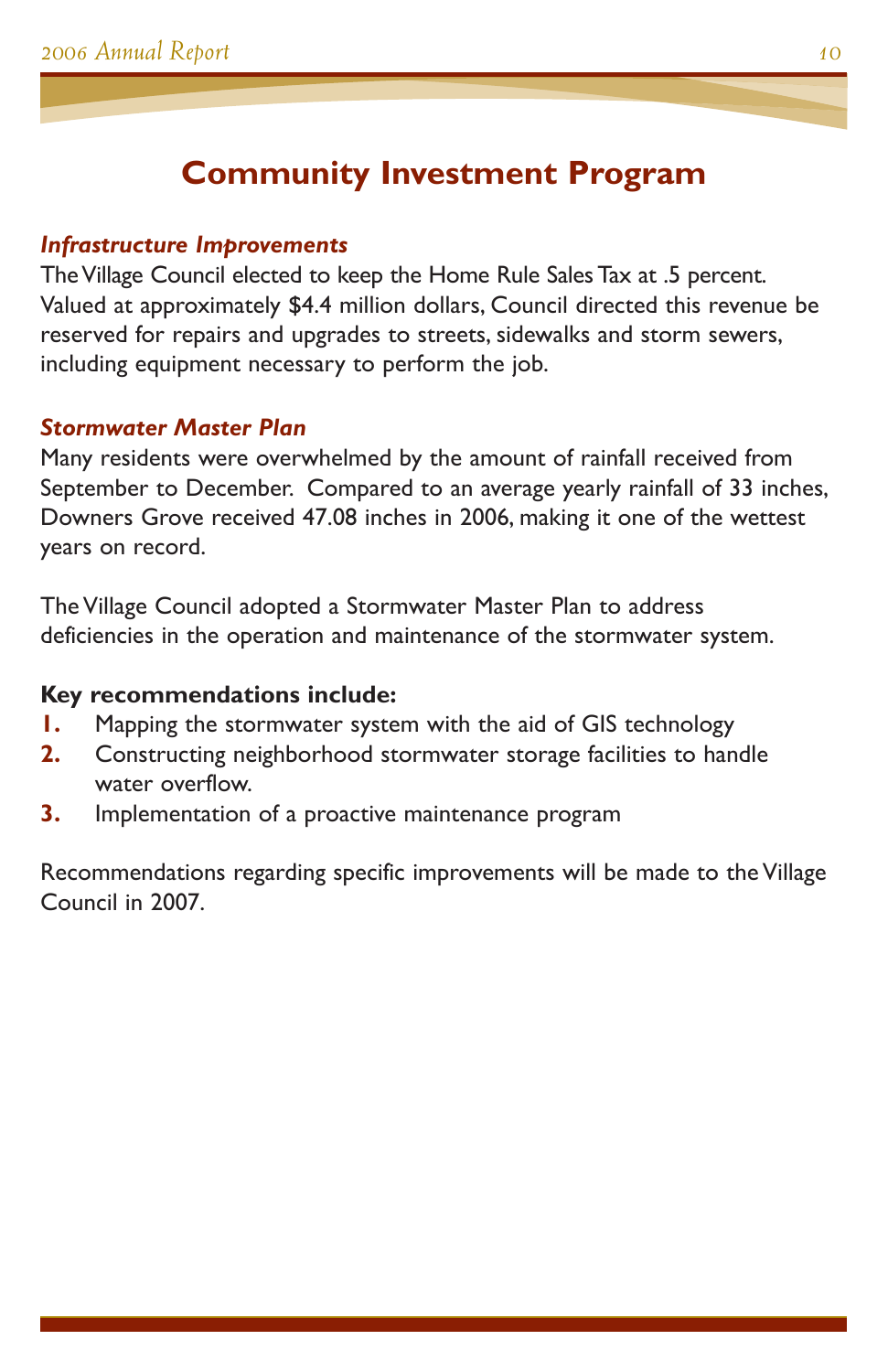# **PUBLIC SERVICES**

### **Police and Fire Operations**

As identified in the *Strategic Plan*, one of the Village's primary businesses is to provide emergency services.

In March, the Downers Grove Police Department was once again awarded accreditation status by the Commission on Accreditation for Law Enforcement Agencies (CALEA). This distinction certifies that our agency adheres to professional standards and complies with department procedures and policies.

#### *Police Department Achievements*

- **•** Over 955 man hours invested in patrol of residential streets
- **•** 340 hours of foot patrol in the Downtown district between May and September
- **•** 315 drunk driving arrests
- **•** 4,007 speeding tickets issued
- **•** 1,005 seat belt citations
- **•** 7,140 children participated in safety education programs

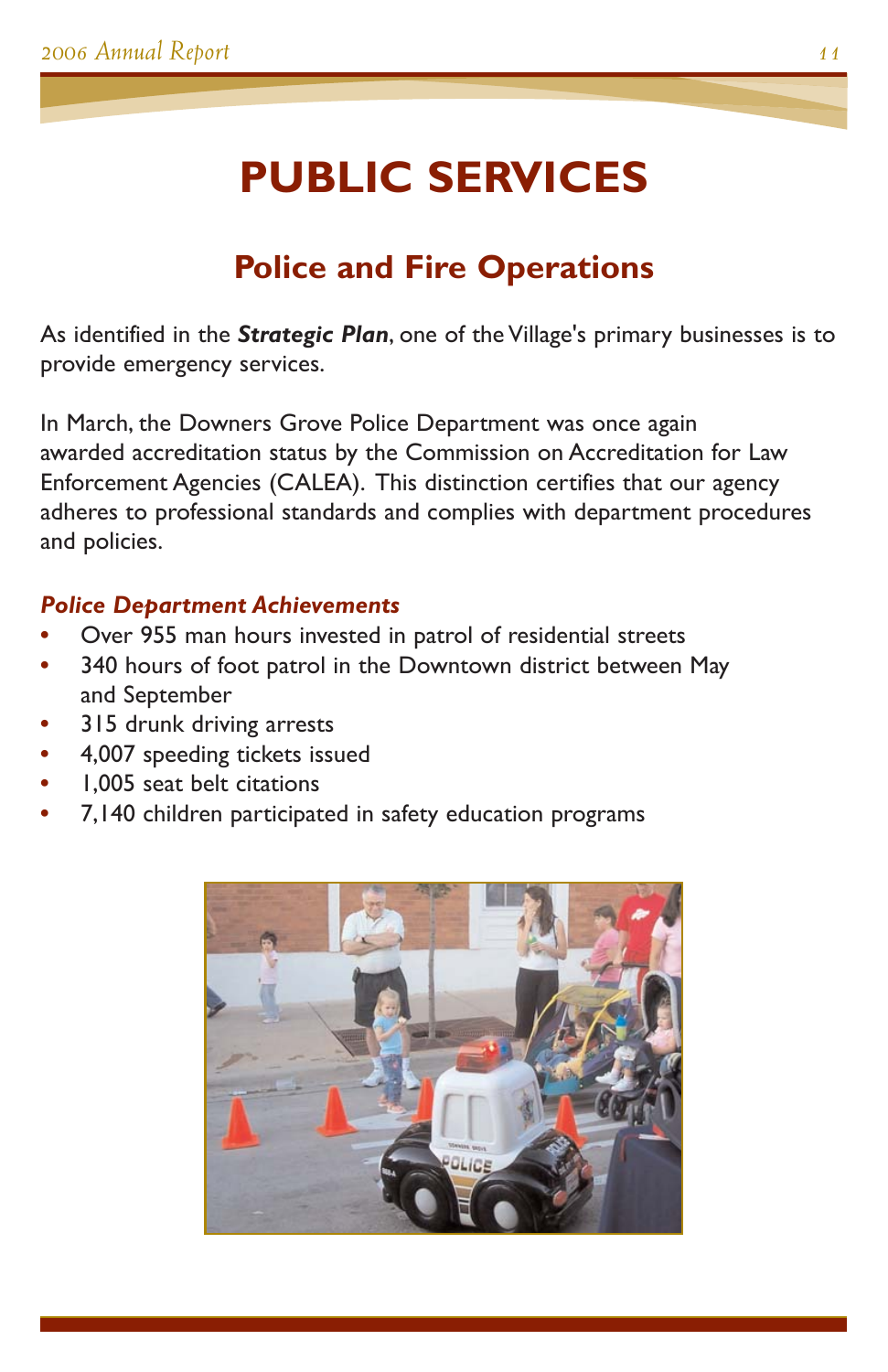#### *Fire Department Achievements*

- **•** Maintained emergency response time of 4-6 minutes
- **•** Technical Rescue Team earned validation from State of Illinois
- **•** High-rise evacuation training offered to community
- **•** New automated external defibrillators (AED) purchased for Police and Fire departments vehicles, as well as Public Works Facility
- **•** Pak-Tracker locating devices purchased with grant money. Downers Grove is only the third department in the country to receive this technology

Both the Fire and Police Department's education officers have made an impact on the community's safety. In 2006, the Fire Department Public Education Officer was selected as one of two representatives from Illinois to attend a safety conference in Washington D.C.

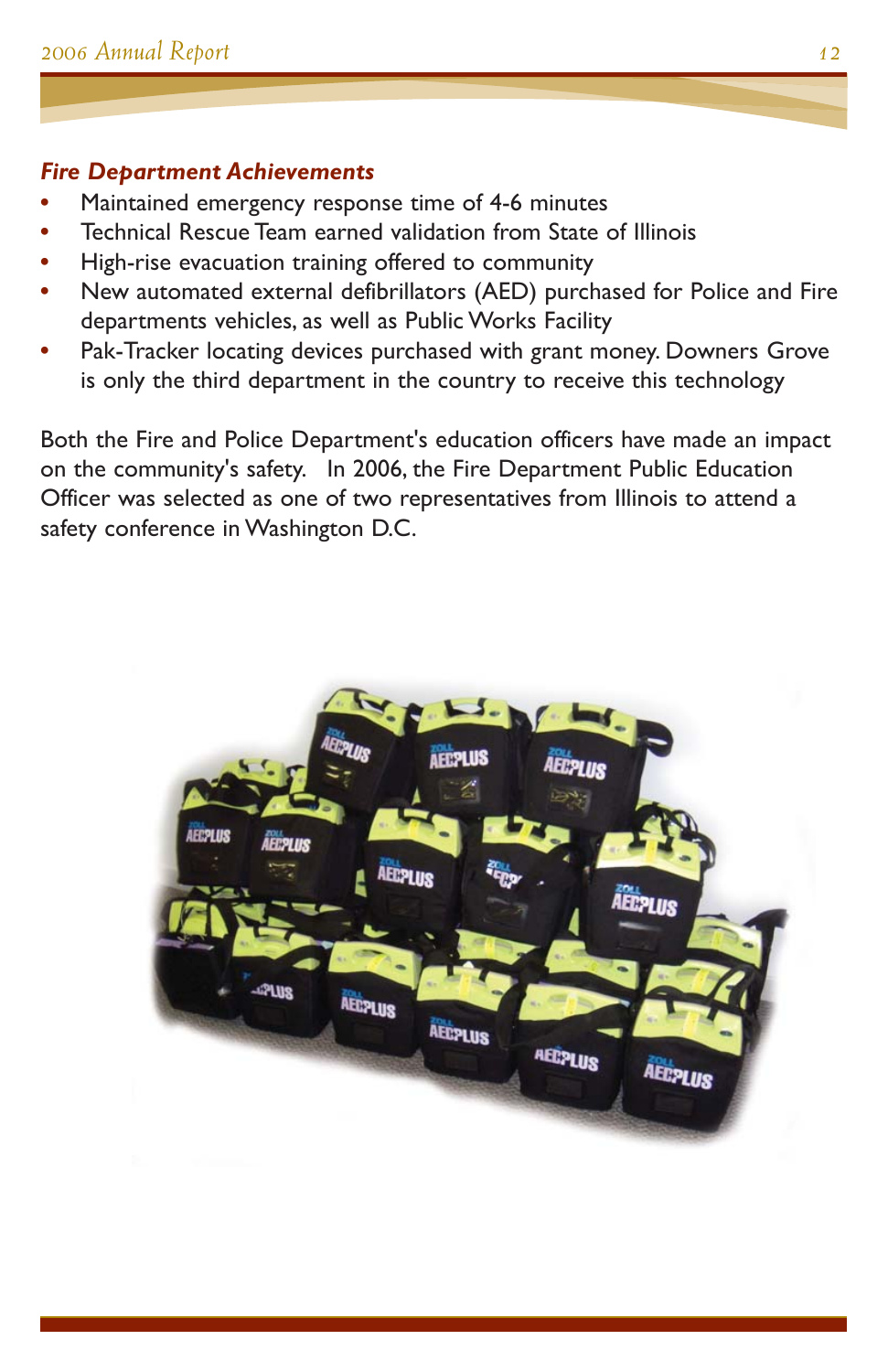### **Solid Waste**

Another primary Village function determined in the *Strategic Plan* is the collection of solid waste.The Village approved a one-year contract extension with Allied Waste, Inc. to provide residential solid waste collection from April 2007 through March 2008. Under the terms of the agreement, residents will receive the same level of service, and sticker prices will remain at the current price of \$2.27. The one-year extension will allow staff an opportunity to carefully evaluate options for solid waste collection services for 2008 and beyond.

### **Transportation**

The Village Council agreed to continue operation of the Grove Commuter Shuttle through 2007. Council approved the purchase of eight low-emission buses funded by a grant from PACE Suburban Bus Service. PACE contributed \$448,000 and the Village's portion was \$112,000. These buses will significantly reduce maintenance and fuel costs, as well as reduce emissions.

The Grove Commuter Shuttle operates four routes during the weekday morning and evening rush hours with service to the Main Street and Belmont Road Train Stations. Service improvements include a new Park and Ride location with free parking for riders of the West Route that serves the Belmont Station.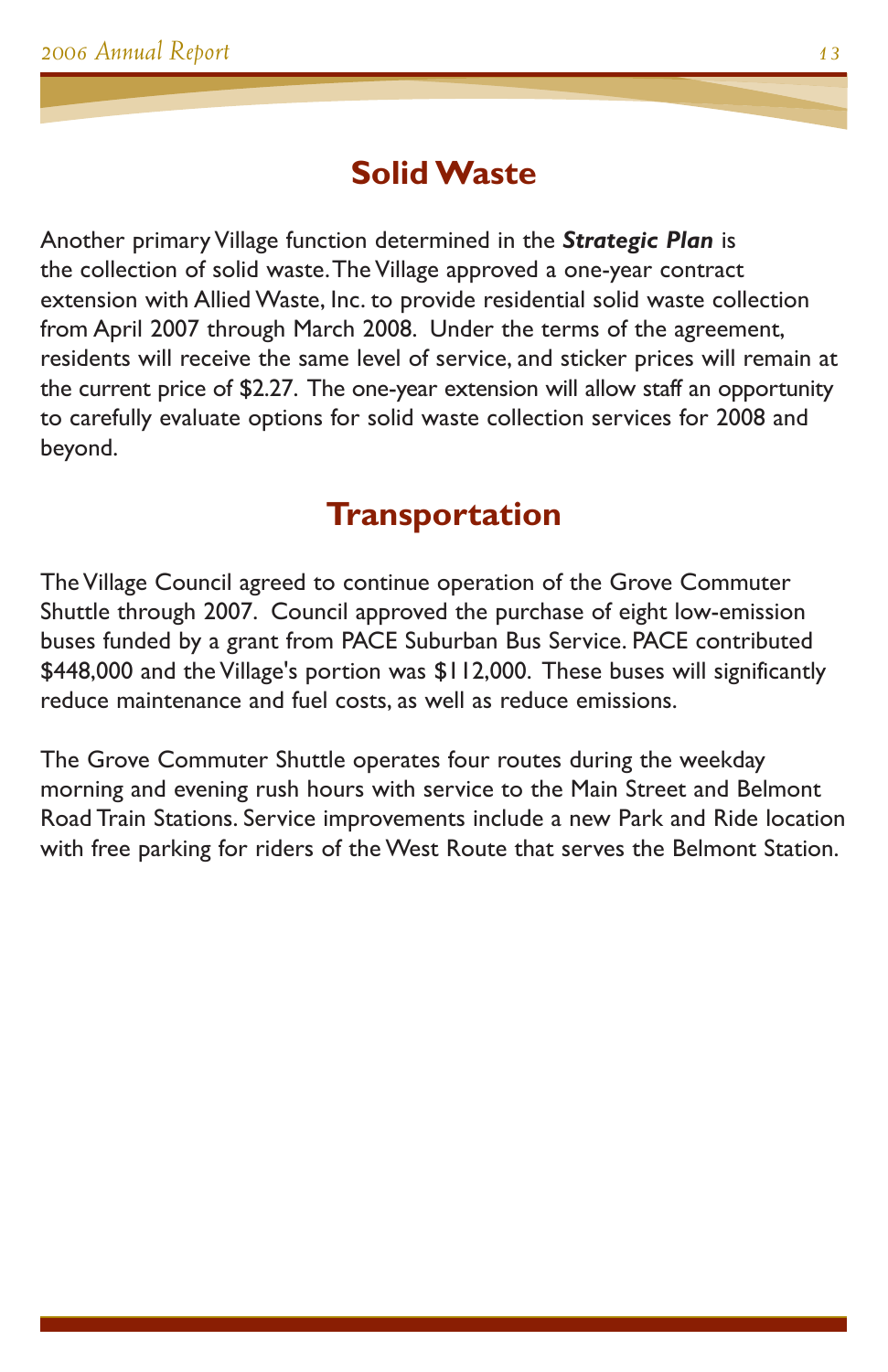## **FINANCIAL STATUS**

The Village of Downers Grove maintained a strong financial position in fiscal 2006. Low property taxes and the maintenance of moderate debt levels, combined with adequate reserve levels are the cornerstones of the Village Council's commitment to fiscal responsibility.

Property taxes in the Village for 2006 were paid at a rate of \$0.41 per hundred dollars of equalized assessed valuation.

The Village's overall debt burden is a moderate 2%, calculated as a debt to valuation ratio.

As of December 31, 2006 the Village maintained \$41,220,000 in general obligation long-term debt.

For the fiscal year ending April 30, 2006, the Village completed capital expenditures of \$4,270,733 across all funds. Notable capital projects completed in 2006 included Gilbert Avenue sidewalk improvements, water main replacements, water tank repainting, and commuter parking lot improvements.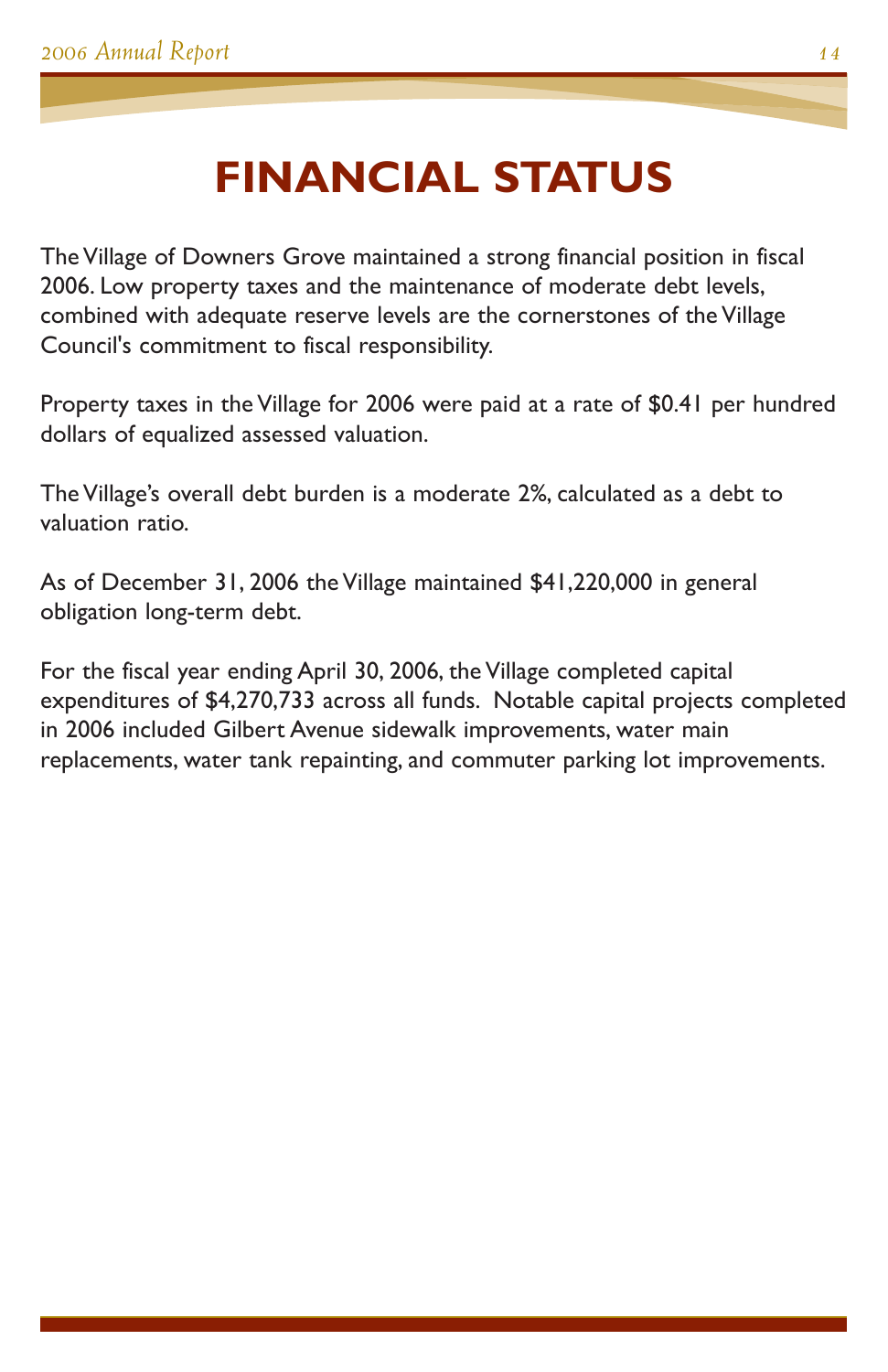#### *2006 Annual Report 15*

#### **Revenues Total \$ 59,381,745**

- **A** Property & Other Taxes **36%**
- **B** Sales Taxes **30%**
- **C** Intergovernmental Revenues **1%**
- **D** Charge for Services **27%**
- **E** Grants and Contributions **4%**
- **F** Miscellaneous **2%**



#### **Expenditures Total \$ 54,324,967**

- **A** General Government **8%**
- **B** Public Works **18%**
- **C** Community Development **3%**
- **D** Public Safety **42%**
- **E** Community Services **8%**
- **F** Interest and Fiscal Charges **3%**
- **G** Waterworks **16%**
- **H** Parking **2%**



*As reported in the FY 05/06 Comprehensive Annual Financial Report on a full accrual basis with depreciation.*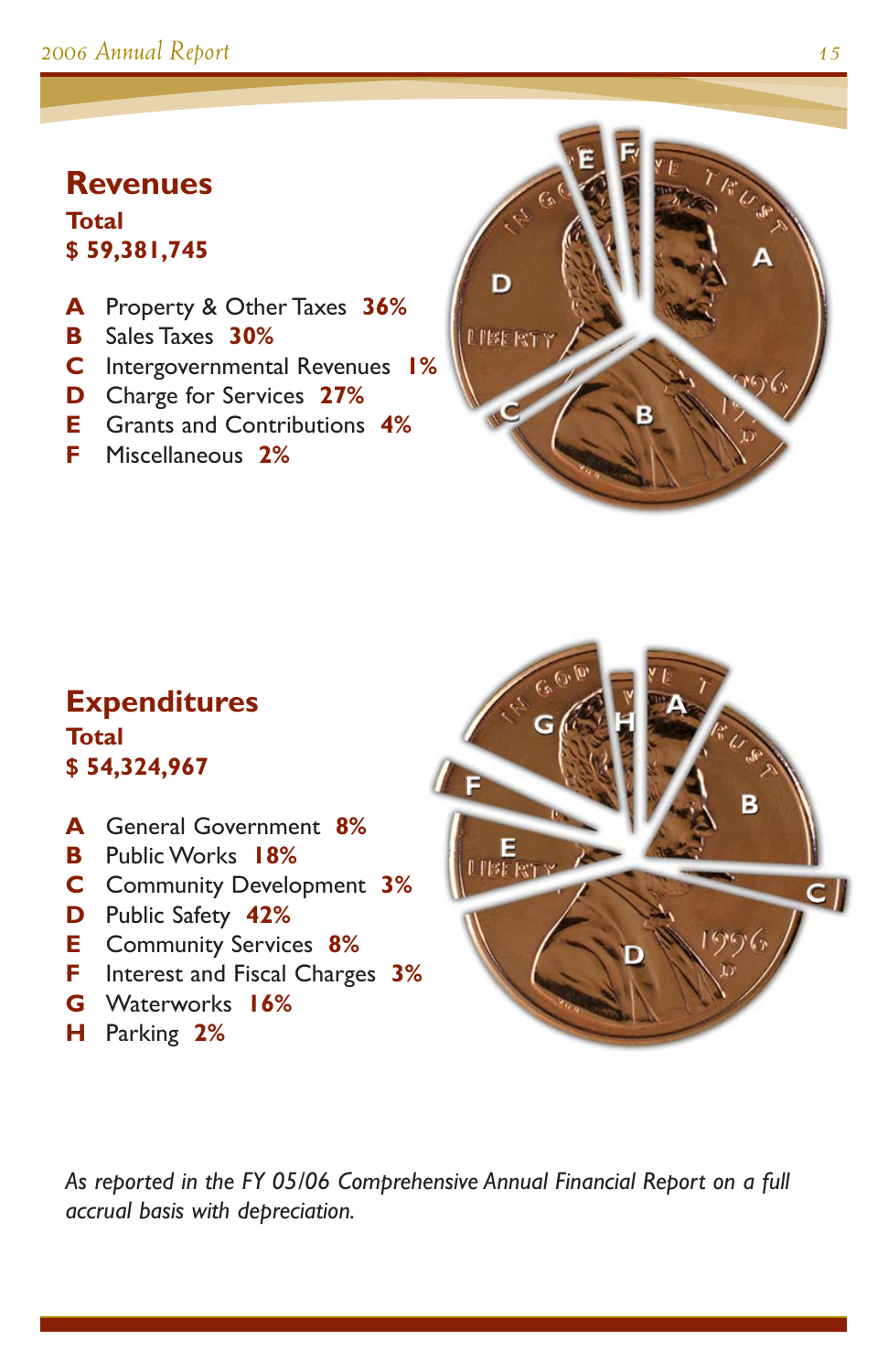# **SERVICE WITH PRIDE**

The authors of the *Strategic Plan* produced an acronym by which Village interactions with customers are guided. **PRIDE means:**



All Village departments are committed to deliver the best possible service to our customers, both internal and external to the organization.